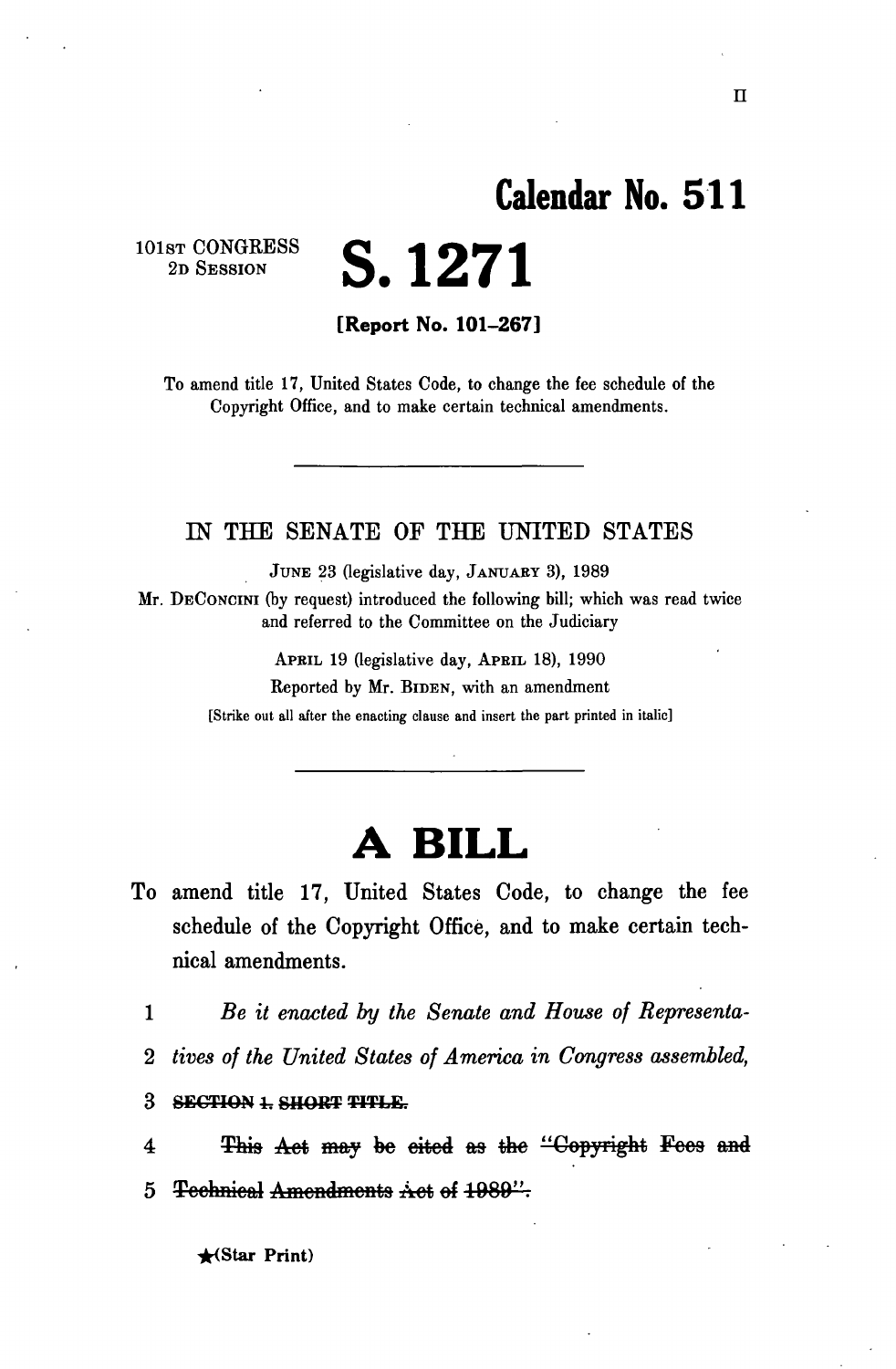**1** SEC. 2. FEES OF COPYRIGHT OFFICE.

2  $(a)$  FBB SCHEDULE. Section 708 $(a)$  of title 17, United 3 States Code, is amended to read as follows:

 $4 \frac{4}{60}$  The following fees shall be paid to the Register of 5 Copyrights:

6  $\frac{11}{10}$  on filing each application under section 408 7 for registration of a copyright claim or for a supple-8 montary registration, including the issuance of a certifi-9 eate of registration if registration is made, \$20;

10  $\frac{1}{2}$  on filing each application for registration of a 11 claim for renewal of a subsisting copyright in its first 12 term under section 304(a), including the issuance ef a 13 certificate ef registration if registration *is* made, \$43? 14  $\frac{4}{8}$  for the issuance of a receipt for a deposit 15 under section  $407$ , \$4;

16  $\frac{4}{4}$  for the recordation, as provided by section  $17 \qquad \qquad 205$ , of a transfer of copyright ownership or other doe-18 ument covering not more than one title, \$20; for addi-19 tional titles,  $$10$  for each group of not more than  $10$ 20 titles:

21  $\frac{4}{5}$  for the filing, under section 115(b), ef a 22 notice of intention to obtain a compulsory license,  $$12;$ 23  $\frac{4}{6}$  for the recordation, under section 302(e), of a 24 statement revealing the identity of an author of an 25 anonymous or pseudonymous work, or for the recorda-26 tien, under section  $302(d)$ , of a statement relating to

2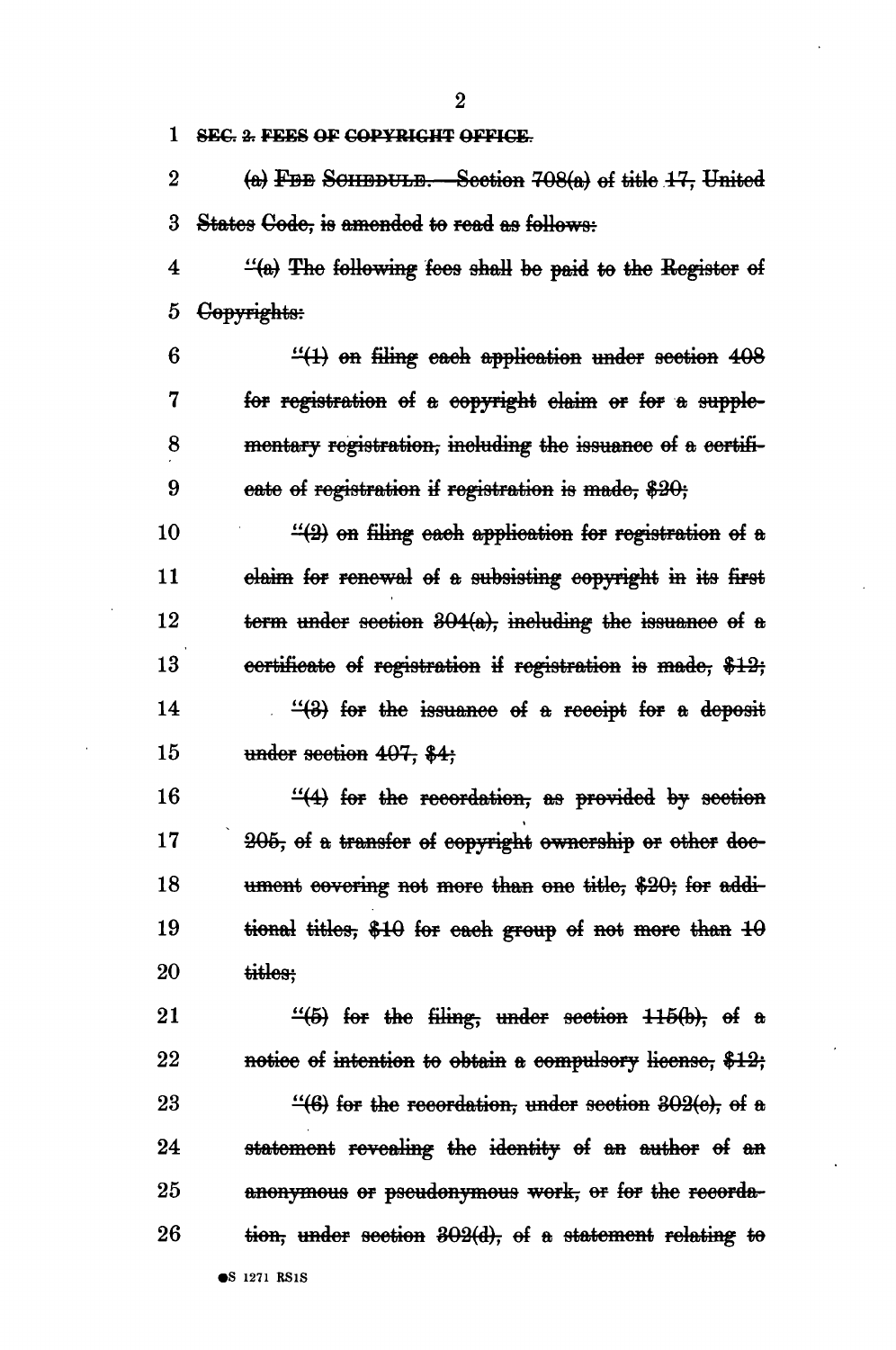$\mathbf{1}$ the death of an author, \$20 for a document covering  $\overline{2}$ not more than one title; for each additional title, \$2; 3  $\frac{11}{17}$  for the issuance, under section 706, of an additional certificate of registration, \$8; 4

 $\overline{\mathbf{3}}$ 

5  $\frac{14}{8}$  for the issuance of any other certification, 6 \$20 for each hour or fraction of an hour consumed 7 with respect thereto:

8  $\cdot$  (9) for the making and reporting of a search as 9 provided by section 705, and for any related services, 10 \$20 for each hour or fraction of an hour consumed 11 with respect thereto: and

12  $\frac{110}{100}$  for any other special services requiring a 13 substantial amount of time or expense, such fees as the 14 Register of Copyrights may fix on the basis of the cost 15 of providing the service.

16 The Register of Copyrights is authorized to fix the fees for 17 preparing copies of Copyright Office records, whether or not 18 such copies are certified, on the basis of the cost of such 19 preparation.".

20 (b) ADJUSTMENT OF FEES. Section 708 of title 17, 21 United States Gode, is amended—

22  $(1)$  by redesignating subsections  $(b)$  and  $(c)$  as sub-23 sections (e) and (d), respectively; and

24  $(2)$  by inserting after subsection (a) the following: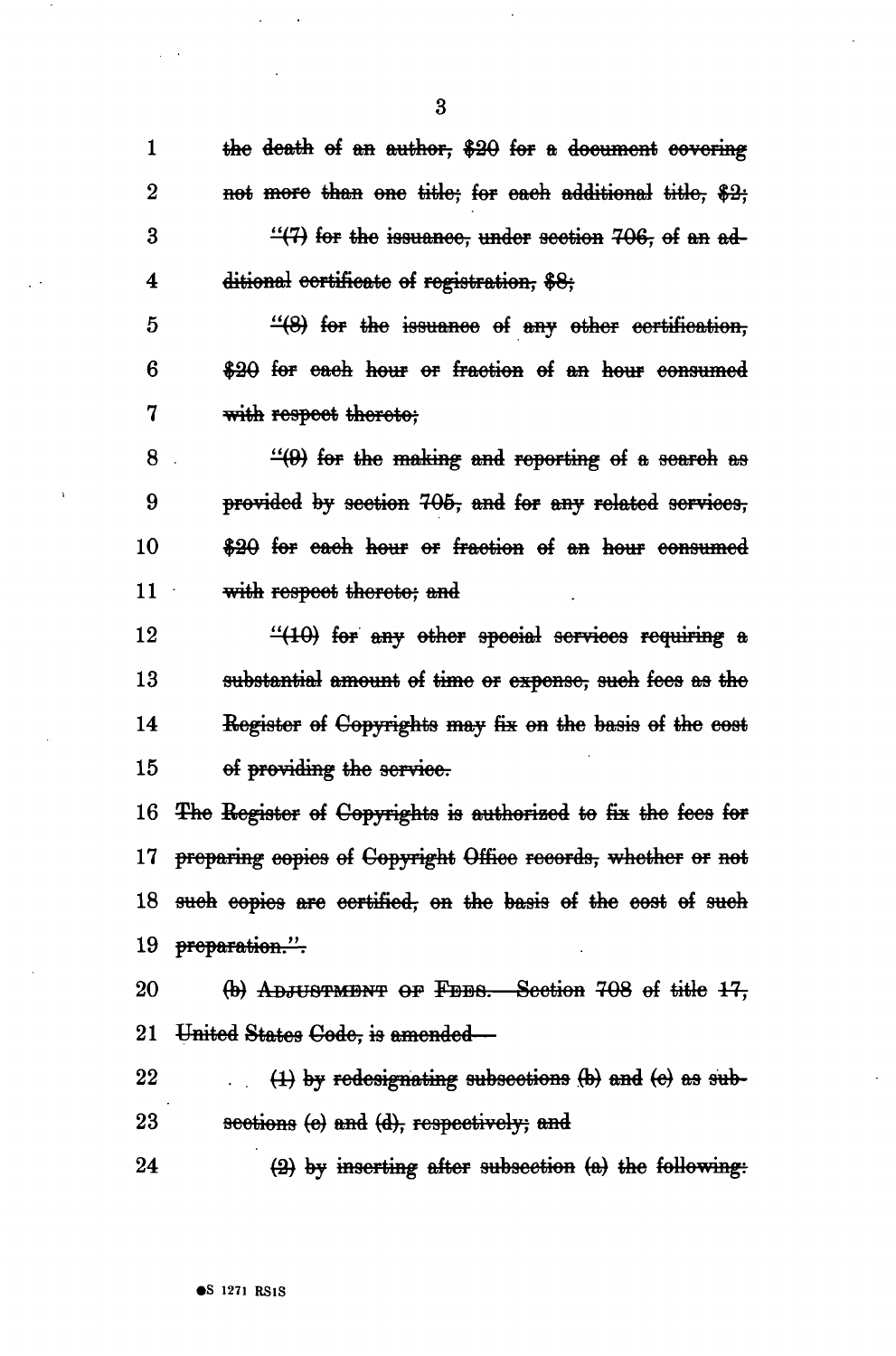$\mathbf{1}$  $\frac{44}{10}$  In calendar year 1995 and in each subsequent fifth ealendar year, the Register of Copyrights, by regulation, may  $\bf{2}$ increase the fees specified in subsection (a) by the percent 3 4 change in the annual average, for the preceding calendar 5 year, of the Consumer Price Index published by the Bureau 6 of Labor Statistics, over the annual average of the Consumer 7 Price Index for the fifth calendar year preceding the calendar vear in which such increase is authorized.". 8 9 (e) EFFBOTIVE DATE. 10 (1) In GENERAL. The amendments made by this  $11$ section shall take effect 6 months after the date of the 12 enactment of this Act and shall apply to-13  $(A)$  elaims to original, supplementary, and renewal copyright received for registration, and to 14 15 items received for recordation in the Copyright 16 Office, on or after such effective date, and 17 (B) other requests for services received on or 18 after such effective date, or received before such 19 effective date for services not yet rendered as of 20 such date. 21 (2) PRIOR CLAIMS. Claims to original, supple-22 mentary, and renewal copyright received for registra-23 tion and items received for recordation in acceptable 24 form in the Copyright Office before the effective date

set forth in paragraph (1), and requests for services

**6S** 1271 RS1S

25

 $\overline{\mathbf{4}}$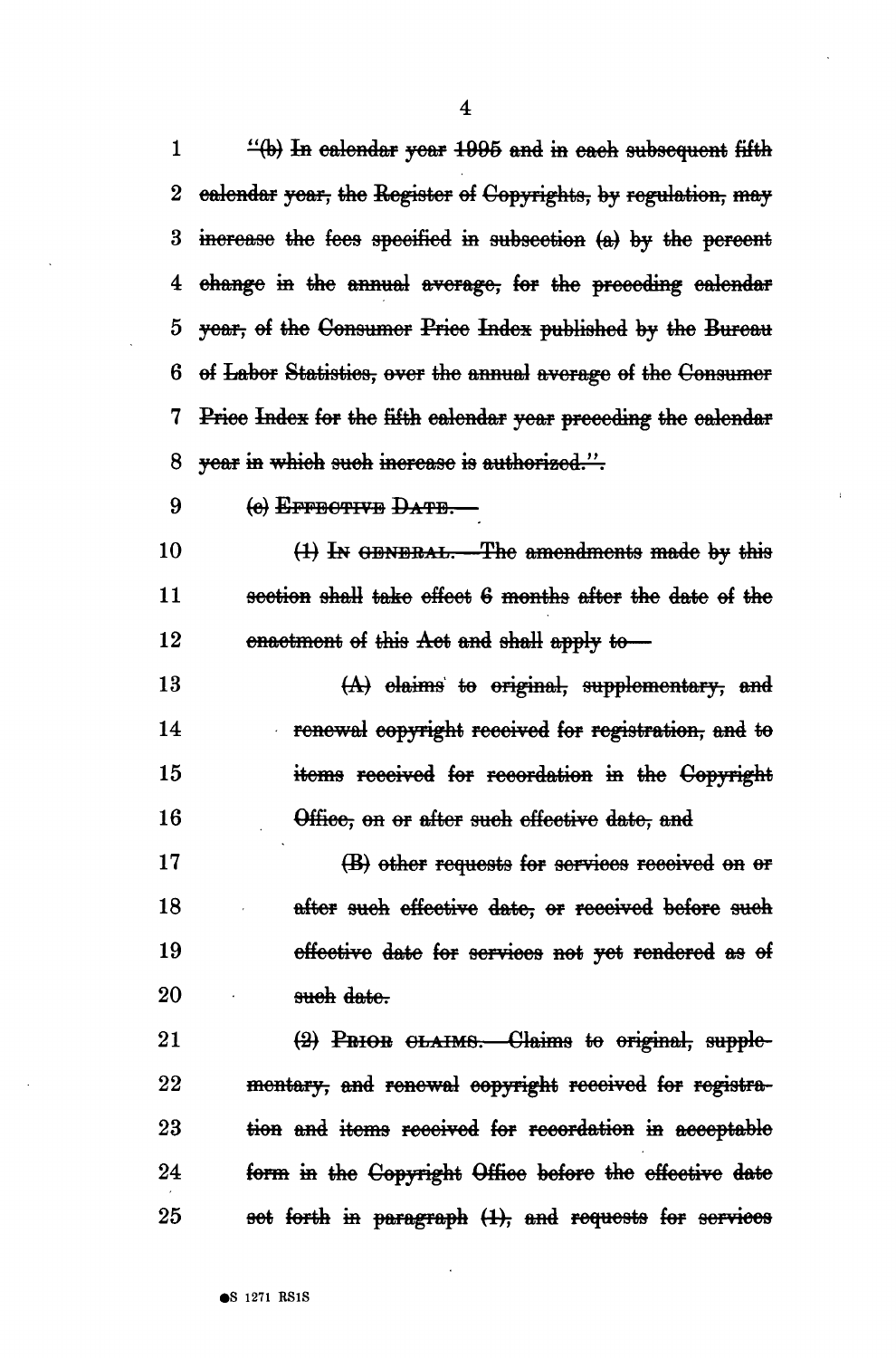1 which are rendered before such effective date shall be 2 governed by section 708 of title 17, United States 3 Gode, as in effect before such effective date. **4 SEC. 3. TECHNICAL AMENDMENTS.**  $5$  (a) SECTION  $111.$  Section  $111$  of title  $17.$  United 6 Statoa Code, is amondod— 7  $(1)$  in subsection  $\left(\frac{e}{2}\right)$  by striking out "record-8 ed the notice specified by subsection (d) and"; and 9  $(2)$  in subsection  $(d)$ 10  $(A)$  in paragraph  $(2)$  by striking out "para-11 **graph**  $\left(1\right)^{2}$  and inserting in lieu thereof "elause 12  $(1)^{n}$ 13  $(B)$  in paragraph  $(B)$  by striking out "clause 14  $(5)^{\prime\prime}$  and inserting in lieu thereof "clause  $(4)^{\prime\prime}$ ; and 15 (C) in paragraph  $(3)(B)$  by striking out 16 " $\frac{4}{6}$  "clause  $\left(\frac{2}{A}\right)^{n}$  and inserting in lieu thereof 17  $\text{``else (1)(A)''}.$ 18 (b) SECTION  $801$ . Section  $801(b)(2)(D)$  of title  $17$ , 19 United States Code, is amended by striking out  $411(1)(2)$ 20  $\left(\Theta\right)$  and  $\left(\Theta\right)$ " and inserting in lieu thereof "111(d)(1) ( $\Theta$ ) and 21  $\bigoplus^{\infty}$ 22 (e) SECTION 804. Section  $804(a)(2)(C)(i)$  of title  $17$ , 23 United States Code, is amended by striking out "115" and 24 inserting in lieu thereof "116".

5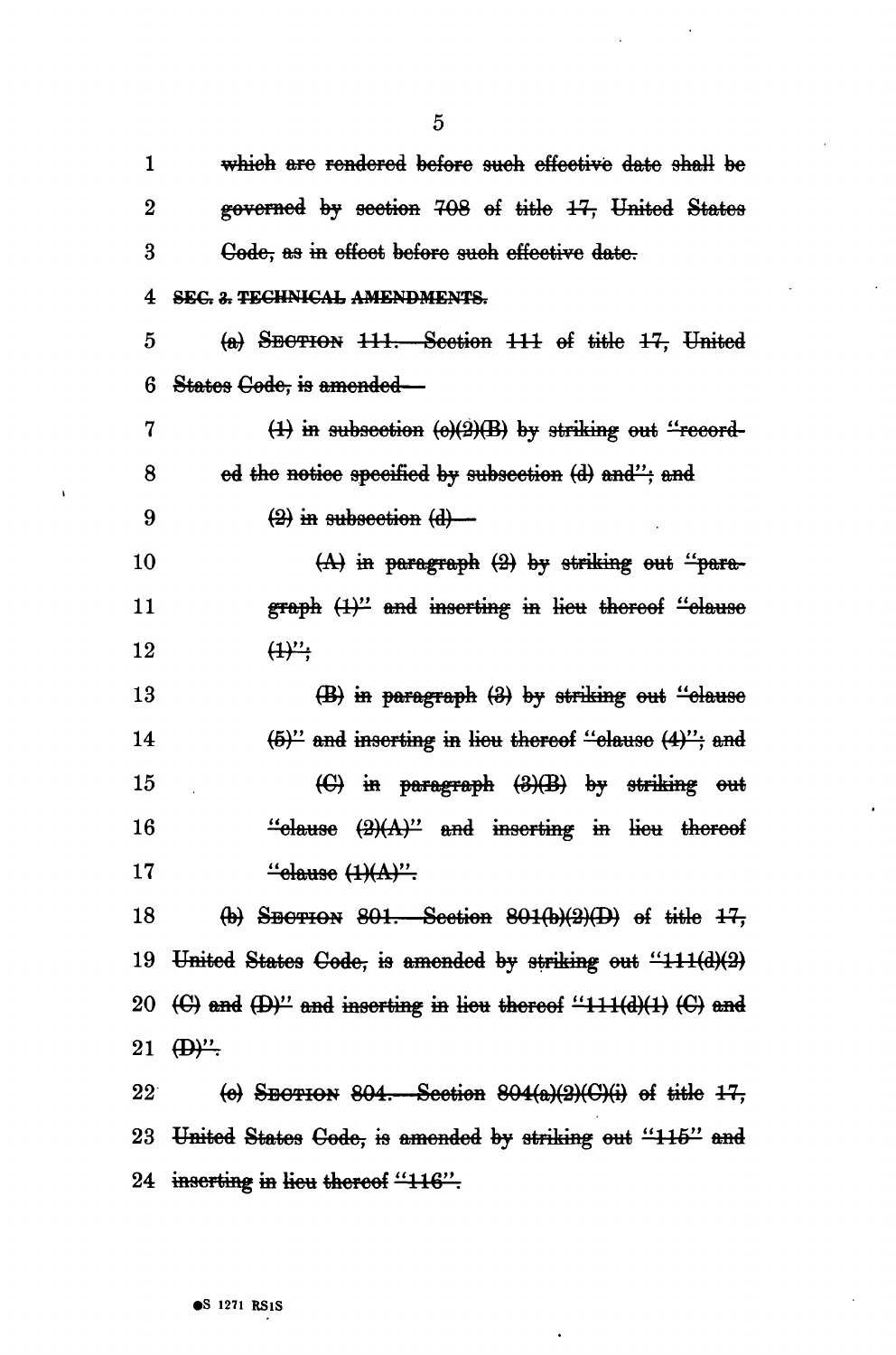1  $(d)$  SECTION  $106$ —Scotion  $106$  of title  $17$ , United 2 States Code, is amended by striking out "118" and inserting 3 in lieu thereof "119".

4 (e) EFFECTIVE DATE.  $(1)$  The amondmonts made by 5 subsections  $(a)$  and  $(b)$  shall be effective as of August  $27$ ,  $6 \frac{1986}{1000}$ 

 (2) The amendment made by subsection (e) shall be 8 offective as of Octobor 31, 1988.

9  $(2)$  The amondmont made by subscotion  $(d)$  shall be effective as of November  $16, 1988$ .

 *SECTION 1. SHORT TITLE.* 

12 7%is *Act may be cited as the "Copyright Fees and Technical Amendments Act of 1989".* 

 *SEC. 2. FEES OF COPYRIGHT OFFICE.* 

 *(a) FEE SCHEDULE.—Section 708(a) of title 17, United States Code, is amended to read as follows:* 

 *"(a) The following fees shall be paid to the Register of Copyrights:* 

 *"(1) on filing each application under section 408 for registration of a copyright claim or for a supple- mentary registration, including the issuance of a certif- icate of registration if registration is made, \$20;* 

 *"(2) on filing each application for registration of a claim for renewal of a subsisting copyright in its first term under section 304(a), including the issuance*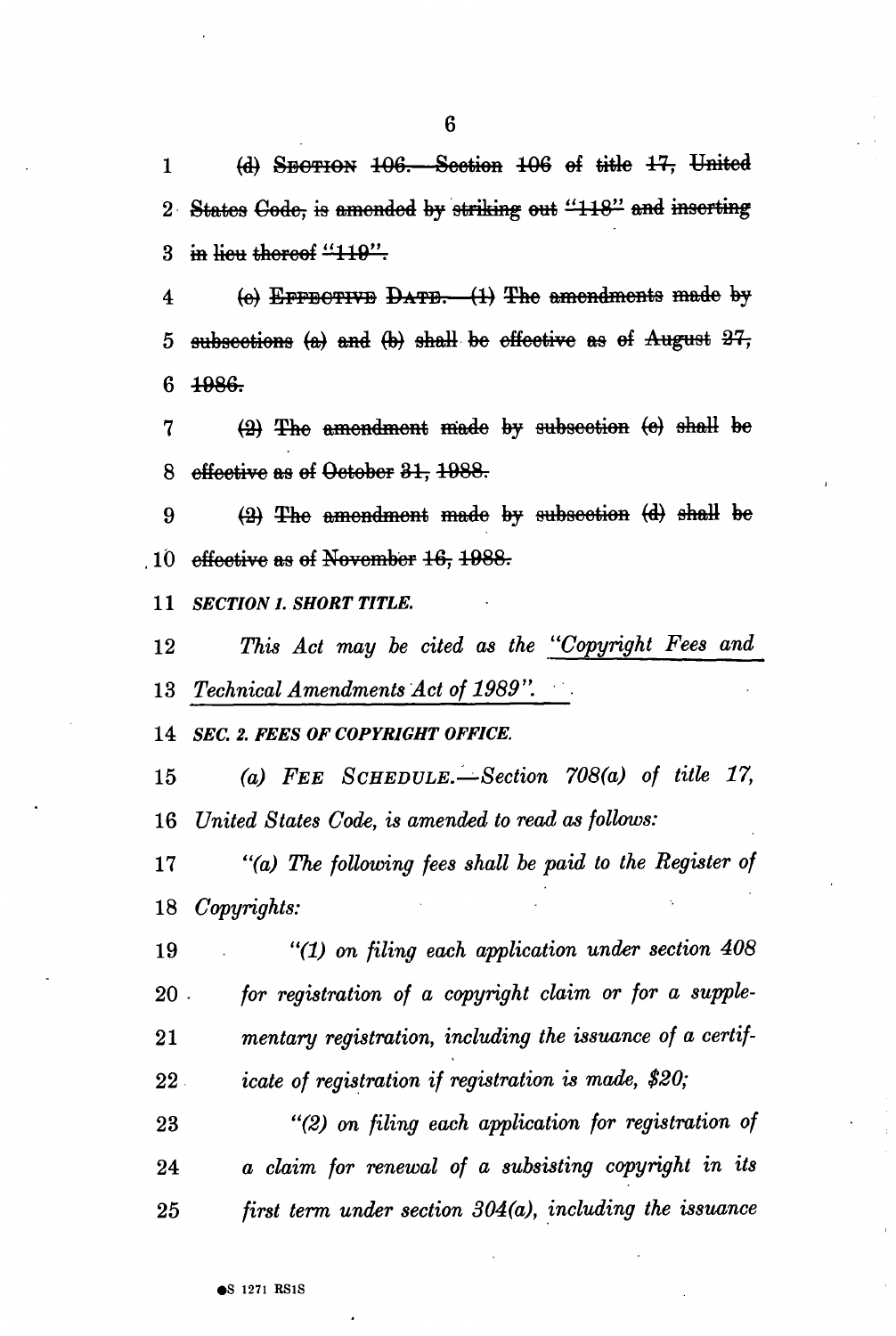| $\mathbf{1}$       | of a certificate of registration if registration is made, |
|--------------------|-----------------------------------------------------------|
| $\overline{2}$     | \$12:                                                     |
| 3<br>$\sim$ $\sim$ | "(3) for the issuance of a receipt for a deposit          |
| $\boldsymbol{4}$   | under section $407, $4;$                                  |
| 5                  | "(4) for the recordation, as provided by section          |
|                    |                                                           |

 *205, of a transfer of copyright ownership or other docu- ment covering not more than one title, \$20; for addi- tional titles, \$10 for each group of not more than 10 titles;* 

 *"(5) for the filing, under section 115(b), of a notice of intention to obtain a compulsory license, \$12; "(6) for the recordation, under section 302(c), of a statement revealing the identity of an author of an anonymous or pseudonymous work, or for the recorda- tion, under section 302(d), of a statement relating to the death of an author, \$20 for a document covering not more than one title; for each additional title, \$2; "(7) for the issuance, under section 706, of an ad- ditional certificate of registration, \$8;* 

 *"(8) for the issuance of any other certification, \$20 for each hour or fraction of an hour consumed with respect thereto;* 

 *"(9) for the making and reporting of a search as provided by section 705, and for any related services,* 

 $\ddot{i}$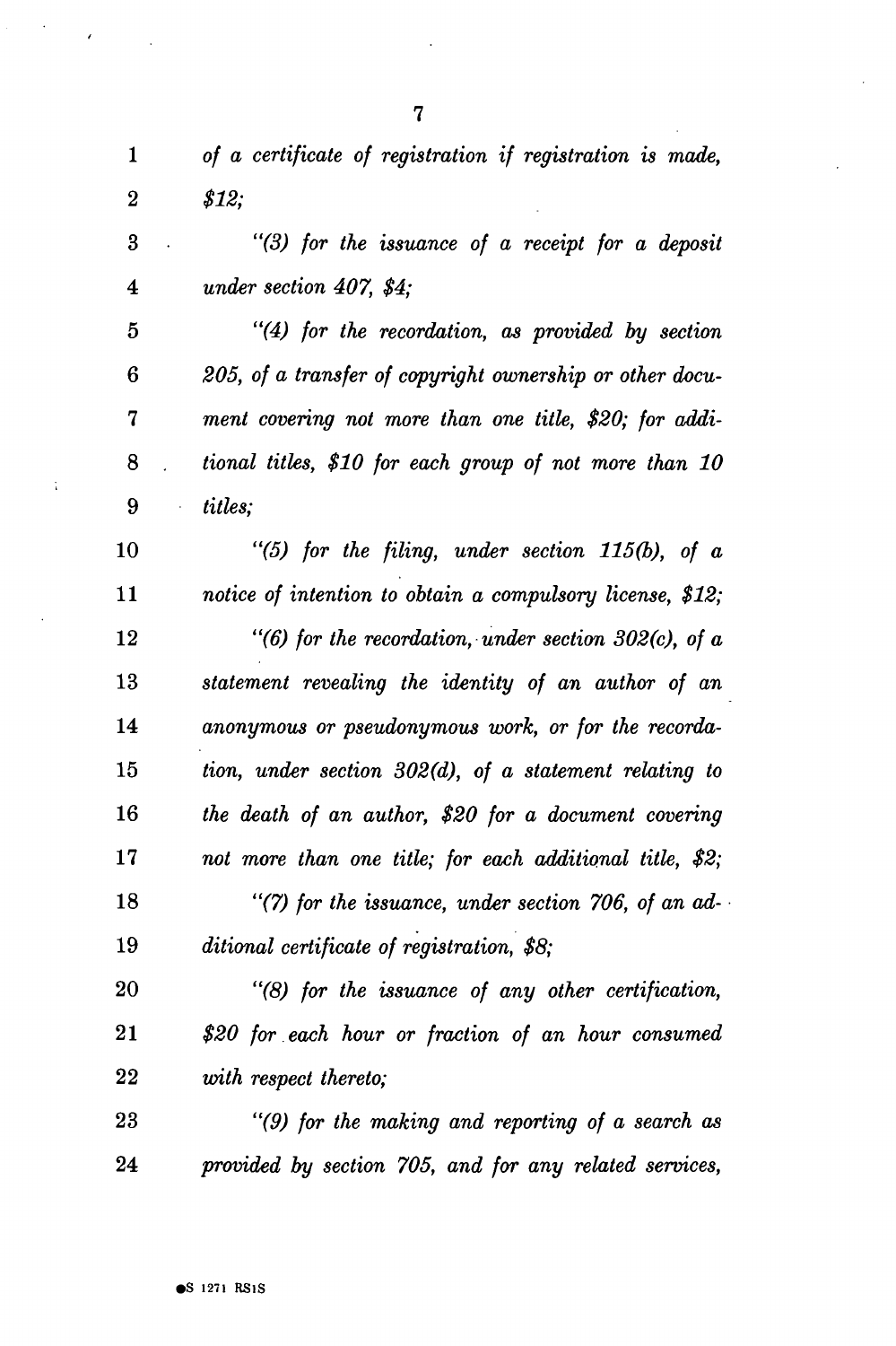*\$20 for each hour or fraction of an hour consumed* 

 *with respect thereto; and* 

 *"(10) for any other special services requiring a substantial amount of time or expense, such fees as the 5 Register of Copyrights may fix on the basis of the cost of providing the service. The Register of Copyrights is authorized to fix the fees for preparing copies of Copyright Office records, whether or not such copies are certified, on the basis of the cost of such prep- aration.*".  *(b) ADJUSTMENT OF FEES.*—*Section 708 of title 17, United States Code, is amended*—  *(1) by redesignating subsections (b) and (c) as subsections (c) and (d), respectively; and (2) by inserting after subsection (a) the following: "(b) In calendar year 1995 and in each subsequent fifth calendar year, the Register of Copyrights, by regulation, may increase the fees specified in subsection (a) by the percent change in the annual average, for the preceding calendar year, of the Consumer Price Index published by the Bureau of Labor Statistics, over the annual average of the Consumer Price Index for the fifth calendar year preceding the calendar* 

 *year in which such increase is authorized.".*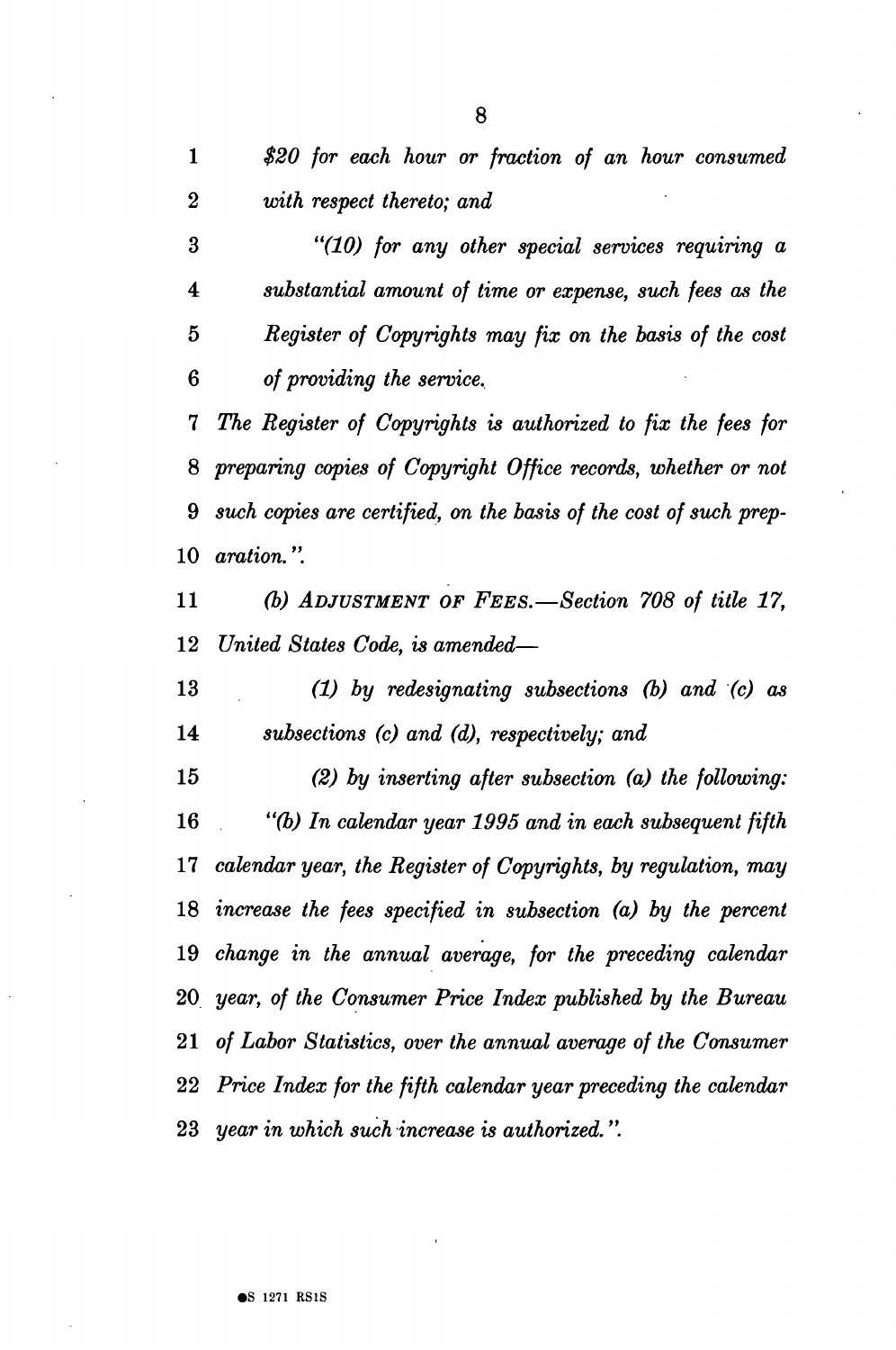| 1                       | (c) CONFORMING AMENDMENT.—Section 704(e) of               |
|-------------------------|-----------------------------------------------------------|
| $\overline{2}$          | title 17, United States Code, is amended by striking out  |
| 3                       | "708(a)(11)" and inserting in lieu thereof "708(a)(10)".  |
| $\overline{\mathbf{4}}$ | (d) EFFECTIVE DATE.-                                      |
| 5                       | $(1)$ In GENERAL.—The amendments made by                  |
| 6                       | this section shall take effect 6 months after the date of |
| 7                       | the enactment of this Act and shall apply to-             |
| 8                       | (A) claims to original, supplementary, and                |
| 9                       | renewal copyright received for registration, and to       |
| 10                      | items received for recordation in the Copyright           |
| 11                      | Office, on or after such effective date, and              |
| 12                      | (B) other requests for services received on or            |
| 13                      | after such effective date, or received before such ef-    |
| 14                      | fective date for services not yet rendered as of          |
| 15                      | such date.                                                |
| 16                      | (2) PRIOR CLAIMS. - Claims to original, supple-           |
| 17                      | mentary, and renewal copyright received for registra-     |
| 18.                     | tion and items received for recordation in acceptable     |
| 19                      | form in the Copyright Office before the effective date    |
| 20                      | set forth in paragraph (1), and requests for services     |
| 21                      | which are rendered before such effective date shall be    |
| 22                      | governed by section 708 of title 17, United States        |

*Code, as in effect before such effective date.* 

 ${\bf 23}$ 

 $\mathcal{L}$ 

9

 $\circ$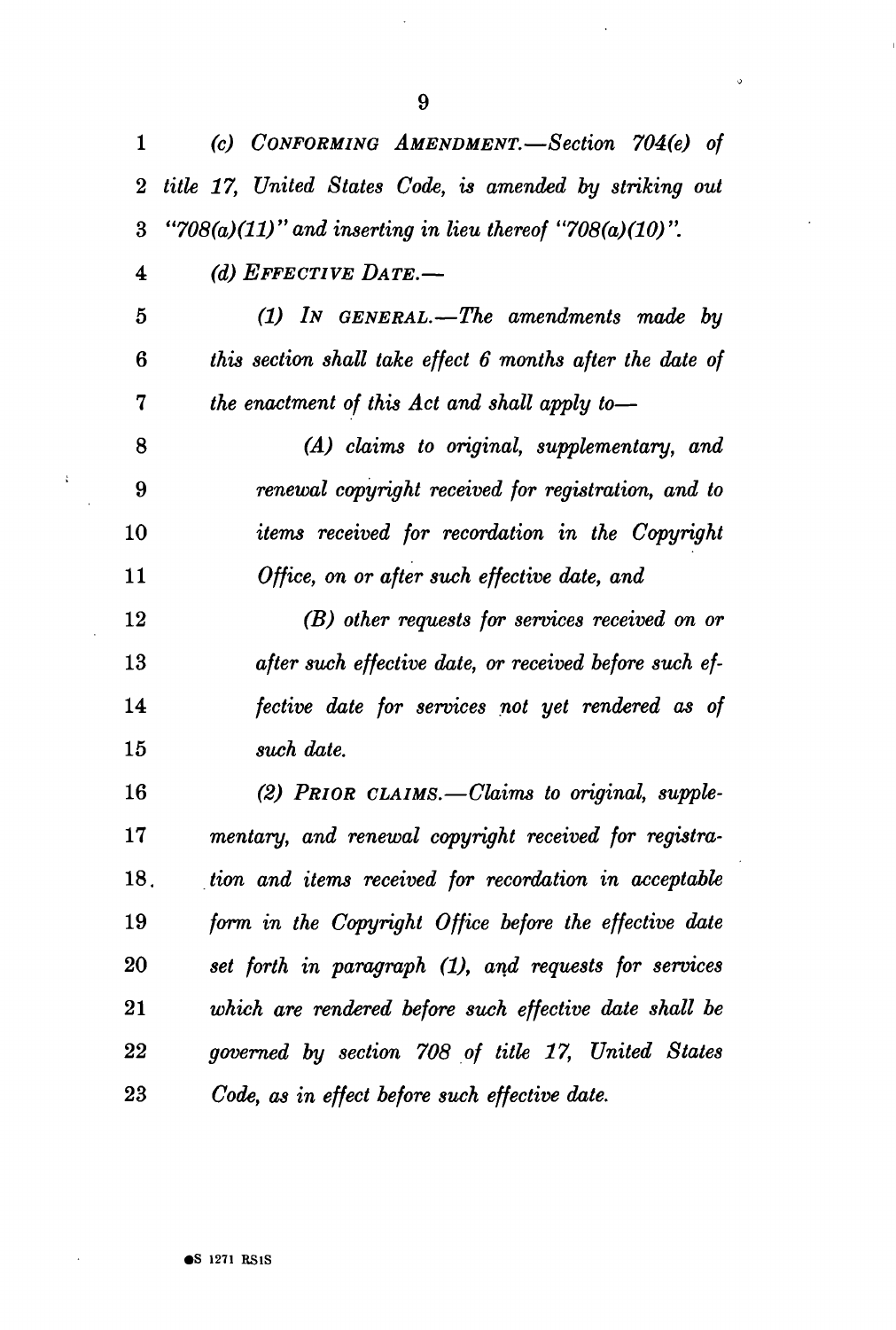| $\mathbf{1}^-$   | <b>SEC. 3. TECHNICAL AMENDMENTS.</b>                                |
|------------------|---------------------------------------------------------------------|
| $\boldsymbol{2}$ | (a) SECTION 111.—Section 111 of title 17, United                    |
| 3                | States Code, is amended—                                            |
| 4                | (1) in subsection $(c)(2)(B)$ by striking out "re-                  |
| $\overline{5}$   | corded the notice specified by subsection (d) and"; and             |
| 6                | $(2)$ in subsection $(d)$ —                                         |
| 7                | (A) in paragraph (2) by striking out "para-                         |
| 8                | $graph (1)$ " and inserting in lieu thereof "clause"                |
| 9                | $(1)$ ";                                                            |
| 10               | (B) in paragraph (3) by striking out "clause                        |
| 11               | $(5)$ " and inserting in lieu thereof "clause $(4)$ ";              |
| 12               | and                                                                 |
| 13               | $(C)$ in paragraph $(3)(B)$ by striking out                         |
| 14               | "clause $(2)(A)$ " and inserting in lieu thereof                    |
| 15               | "clause $(1)(A)$ ".                                                 |
| <b>16</b>        | (b) SECTION 801.—Section 801(b)(2)(D) of title 17,                  |
| 17               | United States Code, is amended by striking out "111(d)(2)           |
|                  | 18 $(C)$ and $(D)$ " and inserting in lieu thereof "111(d)(1) $(C)$ |
| 19               | and $(D)$ ".                                                        |
| 20               | (c) SECTION 804. Section $804(a)(2)(C)(i)$ of title 17,             |
|                  |                                                                     |
| 21               | United States Code, is amended by striking out "115" and            |
| 22               | <i>inserting in lieu thereof "116".</i>                             |
| 23               | (d) SECTION $106$ . - Section $106$ of title 17, United             |

 *in lieu thereof "119".* 

 $\circ$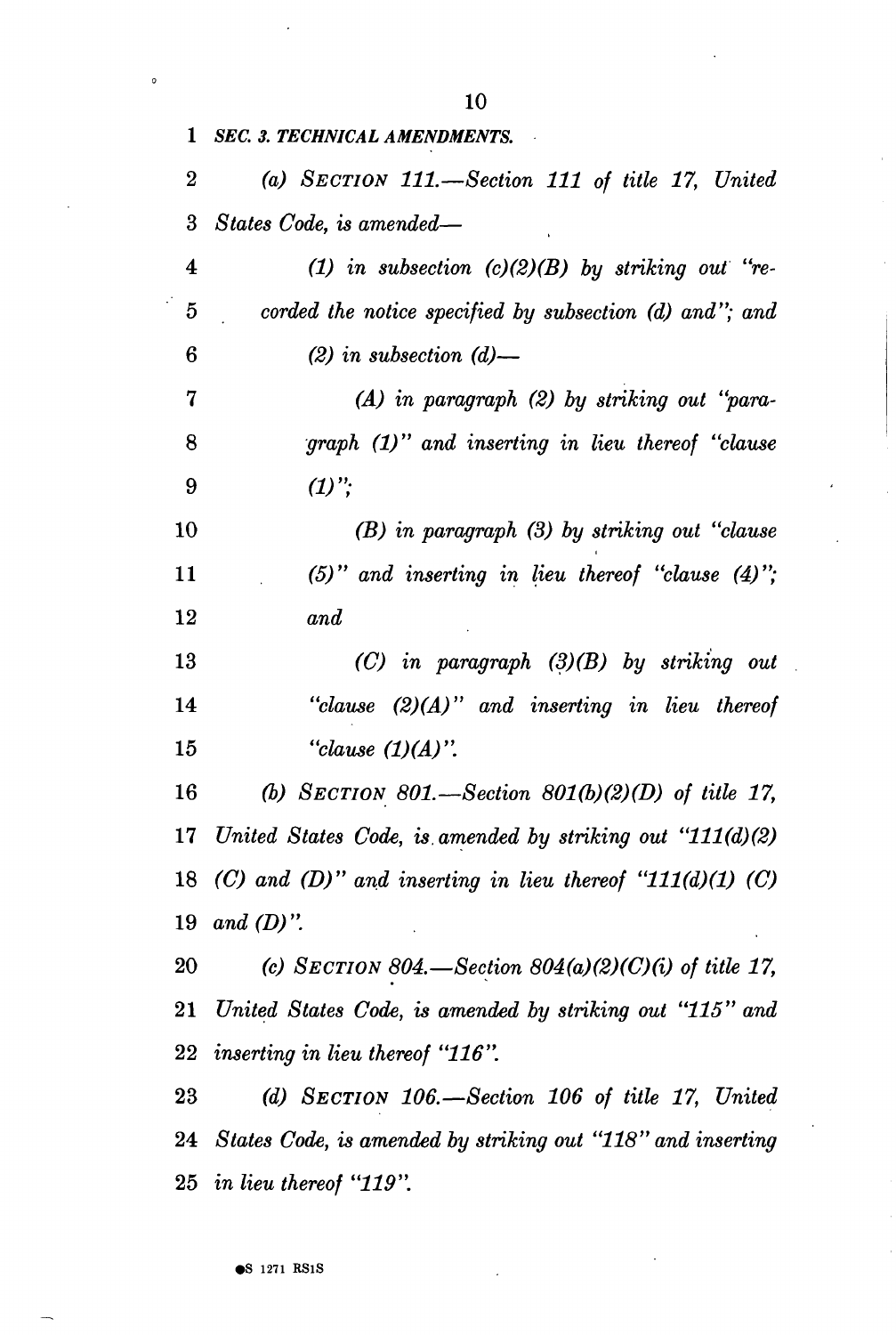*(e) EFFECTIVE DATE.*—*(1) The amendments made by subsections (a) and (b) shall be effective as of August 27, 1986.* 

 *(2) The amendment made by subsection (c) shall be ef-5 fective as of October 31, 1988.* 

 *(3) The amendment made by subsection (d) shall be ef- fective as of November 16, 1988.*